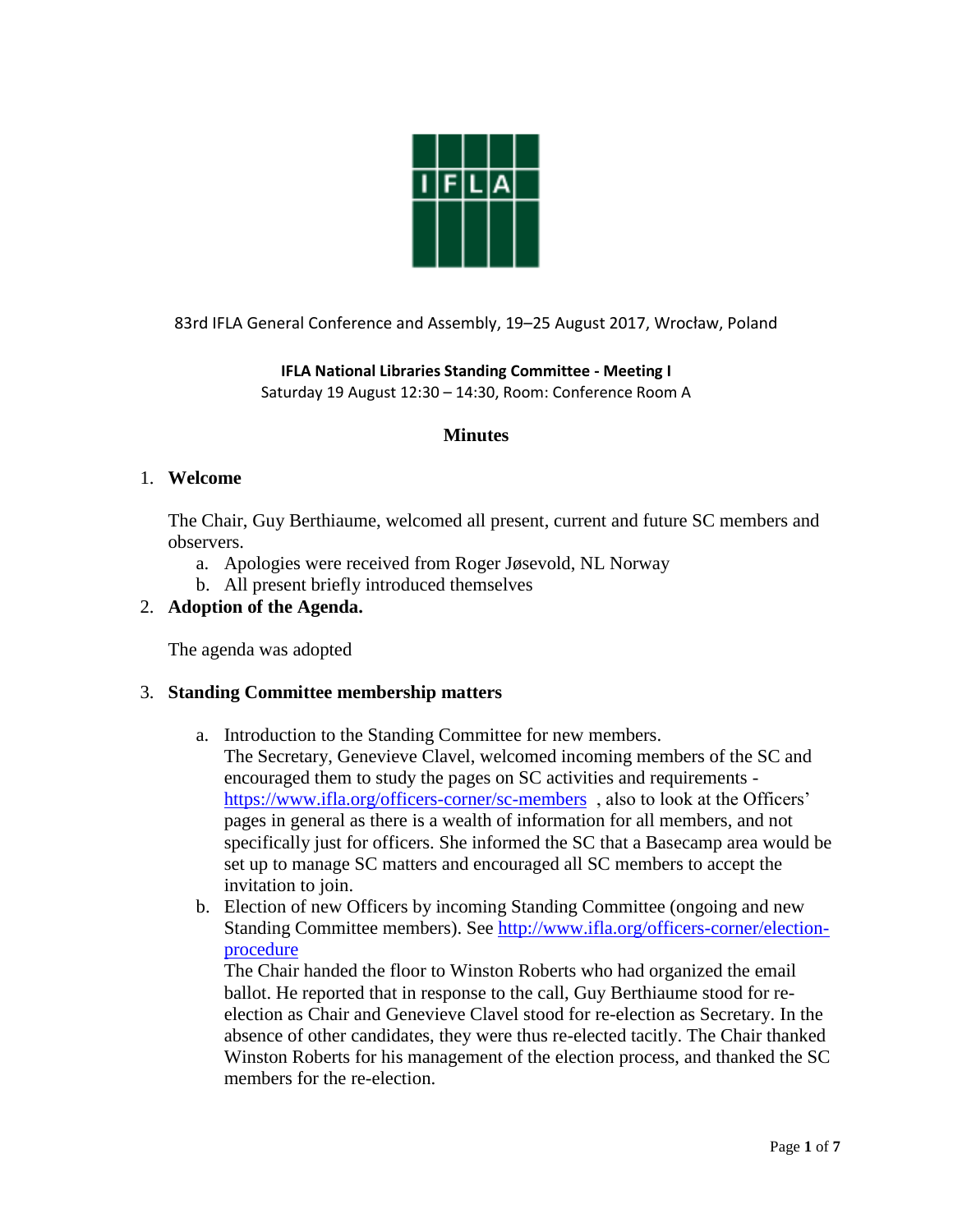c. Distribution or revision of other Standing Committee roles: Information Officer, new Convener NILP<http://www.ifla.org/officers-corner/sc-members> Melita Ambrožič, Information Officer for 7 years stepped down as she had completed her two terms of office in the SC. The Chair thanked her on behalf of all SC members for her work for the Section over such a long period. The Chair proposed Stuart Hamilton, Qatar National Library as the new Information Officer. The proposal was accepted unanimously. The Chair thanked Katharina Beberweil for taking on the role of convener of NOIR SIG, and proposed that she continue in this role for the next two years. The proposal was accepted unanimously.

Rocky Ralebipi-Simela had announced that she was stepping down as convener of the NILP SIG. the Chair thanked her for her work in promoting the SIG over the past two years. The SC unanimously accepted the proposal that Winston Roberts become the convener of the NILP SIG for the next two year period.

# 4. **Approval of the minutes from Columbus and matters arising**

The minutes of the meetings were approved with no changes

# 5. **Action Plan – review of activities**

i. Report on the results of the National Libraries functions survey <http://library.ifla.org/1722/1/223-landry-en.pdf>

Patrice Landry briefly presented the results of the survey, and encouraged all to attend the Session 223, National Libraries' Core Functions and Best Practices – National Information and Library Policy Special Interest Group on 24 August 8:30.10:30 .

The SC needs to consider how to follow-up on the results of the survey: promote it via articles, use it to promote national libraries, discuss within CDNL (the results were to be presented at CDNL the following Tuesday). SC members were encouraged to reflect on this. The Secretary will follow up in the next months

- ii. Revision and update of annual report of the Section and SIGs to take into account completed activities [https://www.ifla.org/files/assets/national-libraries/Strategic-](https://www.ifla.org/files/assets/national-libraries/Strategic-Plan/nlsc_action_plan_2017_web.pdf)[Plan/nlsc\\_action\\_plan\\_2017\\_web.pdf](https://www.ifla.org/files/assets/national-libraries/Strategic-Plan/nlsc_action_plan_2017_web.pdf) [https://www.ifla.org/files/assets/national-libraries/Strategic-](https://www.ifla.org/files/assets/national-libraries/Strategic-Plan/nl_sc_strategic_plan_2015-2017_web.pdf)[Plan/nl\\_sc\\_strategic\\_plan\\_2015-2017\\_web.pdf](https://www.ifla.org/files/assets/national-libraries/Strategic-Plan/nl_sc_strategic_plan_2015-2017_web.pdf) [https://www.ifla.org/files/assets/national-libraries/annual-report/nlsc\\_2015-](https://www.ifla.org/files/assets/national-libraries/annual-report/nlsc_2015-2016_annual_report_web.pdf) [2016\\_annual\\_report\\_web.pdf](https://www.ifla.org/files/assets/national-libraries/annual-report/nlsc_2015-2016_annual_report_web.pdf) The strategic plans and annual report will be updated to reflect the results of the NL survey and the SC's response to the IFLA Global Vision discussion. They will be circulated to members before submission to IFLA
- iii. Communication with members (mailing list, web pages, etc.). Information Coordinator's report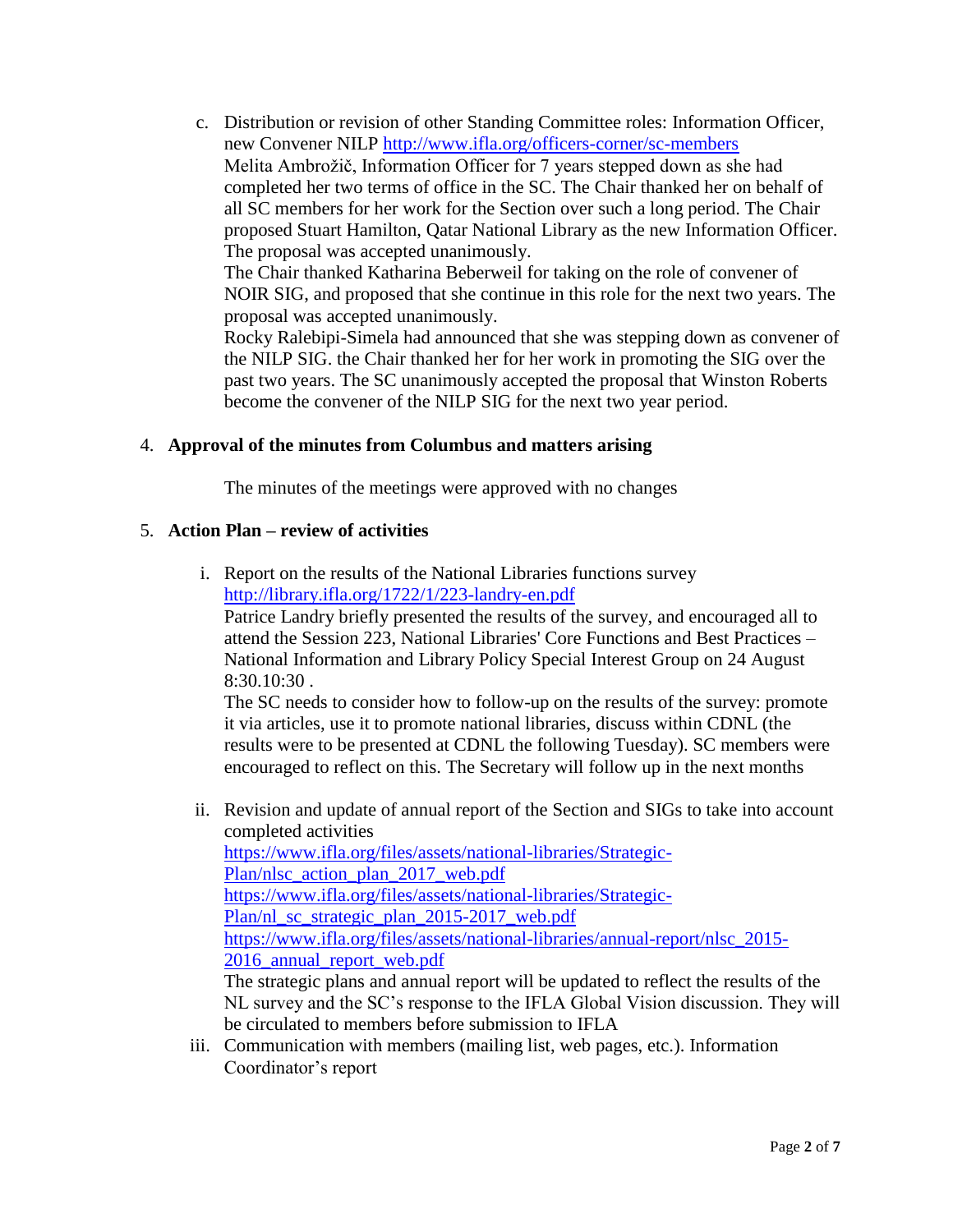Melita Ambrožič reported that she had undertaken an extensive review of the natlib list. There are currently 148 subscribers. The bounce rate (reports of incorrect email addresses) has been reduced from 7% to 0%. Genevieve Clavel indicated that it was not possible to add all members of the section to the list as some libraries had not given permission to release their email address. She encouraged all present to check that their institution has provided an email contact address and agreed to let this be used.

Melita Ambrožič reported that the Section has not used Facebook or Twitter until now. The incoming Information Officer will evaluate the opportunity to use these. There has been no newsletter for a number of years. In the past, colleagues were keen to share news and good practice in this way, but the PDF format is maybe no longer appropriate - perhaps it would be useful to add these on the Section's web pages. This will also be evaluated in the coming months.

iv. SIG reports

The outgoing convener of the NILP SIG, Rocky Ralebipi-Simela, reported that the session in Columbus 2016 on the role of national libraries in advancing the UN Development Agenda was well attended and also received an echo in the media. She encouraged those present to attend the NILP session (223) which would provide opportunities for a round table discussion on the results of the NL survey presented by Patrice Landry.

The convener of the NOIR SIG, Katharina Beberweil, reported that with the help of colleagues an internal list of key contacts for international relations was being compiled. A survey on the meaning of international relations in NL work had been carried out and 46 responses were received. Results would be presented at the NILP session 245, How a Focus on International Relations Can Add Value to Your Work - New Insights (Perspectives) on Sustainable Collaboration - National Organizations and International Relations SIG 24 August 13:45-15:45 which would feature presentations from Winston Roberts, Francesco Manganiello and Stephen Wyber, as well as information on the survey results followed by round table discussions. Francesco Manganiello would be assisting as co-convener in 2018. The goal is to have representatives from different continents as a core working group for the SIG.

### 6. **WLIC National Libraries Section´s program at IFLA 2016 (open session, SIGs and other sessions of interest)**

The Chair reminded all of the sessions pertinent to the Section:

Session 186, A Memory Bank for the Digital Society: National Libraries and Web Archiving - National Libraries with Information Technology (SI) 23 August 9:30-12.45 Main Court

Session 211, Demonstrating Value and/or Assessing the Impact of Different Types of Libraries and Information Services: Can You Spot the Difference? - Division I - Library Types 23 August 13:45 - 15:45 IASE 1st Floor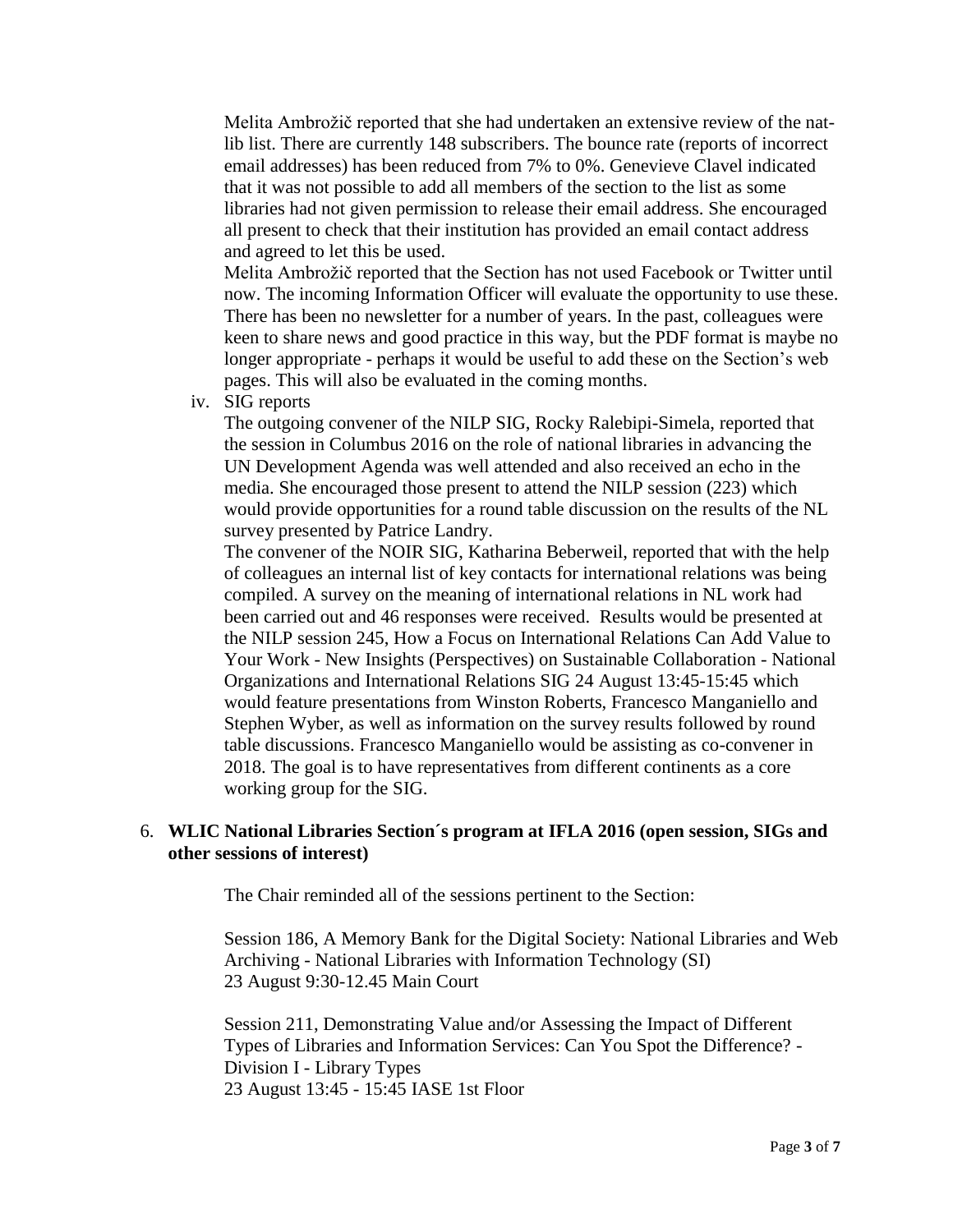Session 223, National Libraries' Core Functions and Best Practices - National Information and Library Policy Special Interest Group 24 August 8:30.10:30 IASE First Floor

Session 227 NL SC II 24 August 10:45-13:15 Conference Room C

Session 245, How a Focus on International Relations Can Add Value to Your Work - New Insights (Perspectives) on Sustainable Collaboration - National Organizations and International Relations SIG 24 August 13:45-15:45 IASE First Floor

# 7. **IFLA Global Vision**

# **Donna Scheeder, IFLA President, attended the meeting between items 5 and 6. Her comments on the Global Vision are reported under item 7 as they concern the IFLA Global Vision.**

She thanked all SC and Section members for their work over the past two years and encouraged the SC to reflect on how to involve NLs from regions that are unable to attend WLIC. Speaking of the IFLA Global Vision, she told how she had been inspired by the Trend Report which underlined how libraries need to see how to be successful in a time of change. The Global Vision will provide a global approach to uniting libraries, with \$31.1 Million over the next ten years from the Gates Foundation to ensure that this is a global movement. She encouraged all to attend the President's Session (Monday 21 August at 9:30), to vote, and to urge all to do the same, whether involved or not in IFLA. A work plan will be finalized in 2018. The Chair asked who should fill out the survey: users, librarians, advisory boards, decision makers, the whole GLAM sector? The President mentioned the focus should be on libraries and their advisory boards and archives where appropriate**.**

a. Introduction

Genevieve Clavel briefly presented the report drawn up on the basis of SC members' responses to the Global Vision vote, underlining that as national libraries the responses were focused on cultural heritage and the need to provide long term access to collections.

- b. Summary of results of online consultation see report distributed
- c. Discussion

SC members felt that the thrust of the survey was very general and focused on public libraries thus difficult to respond as national libraries, but agreed that it is essential for national libraries to be involved and to contribute. National libraries are also a 'space' but it is necessary to go deeper than speaking just of 'safe spaces'. There needs to be a focus on collaboration – national, international and with GLAMS. In order to encourage more people to vote the survey needs to be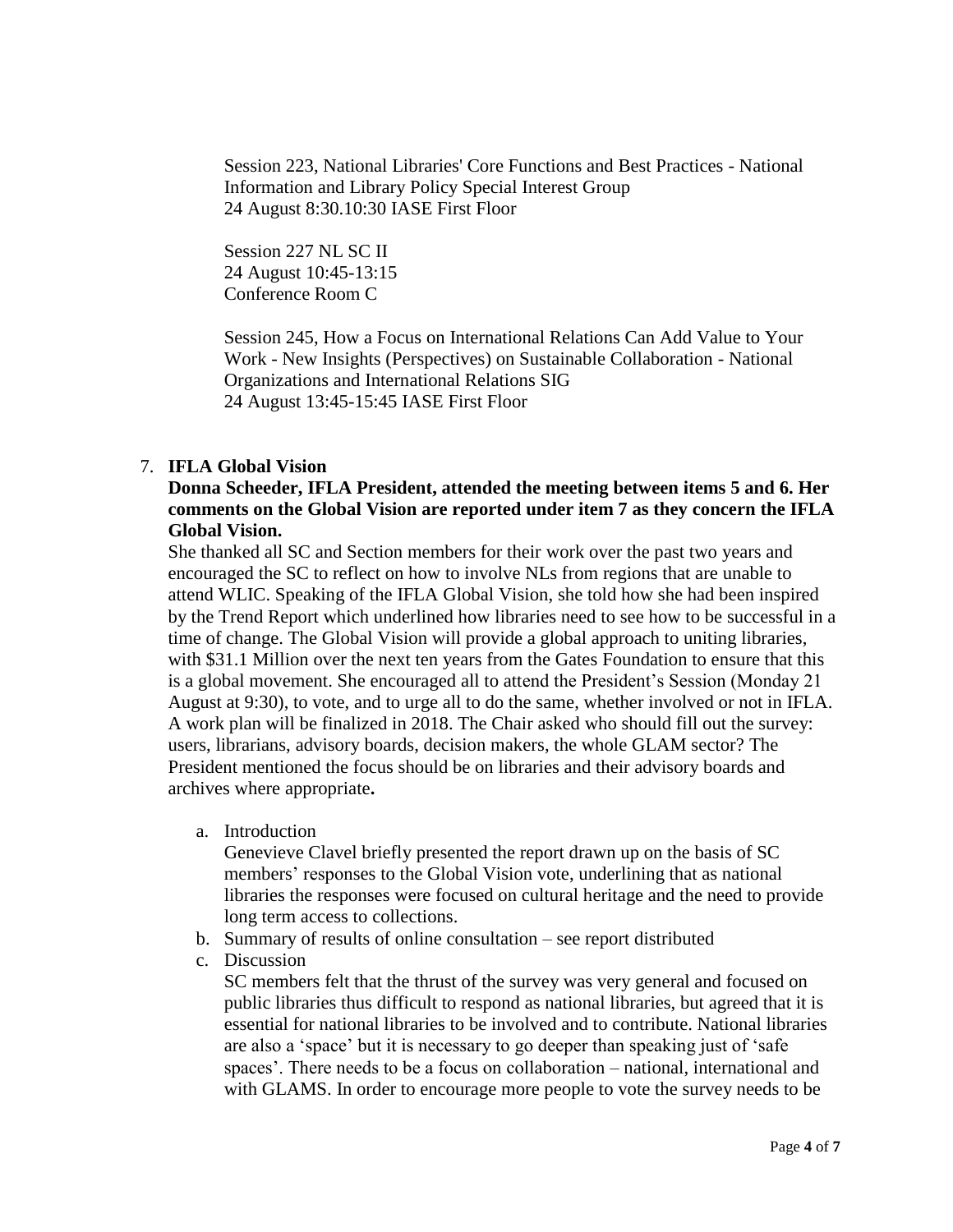available in different languages [this is now the case]. Members also felt it necessary to discuss the future of IFLA as this was not addressed in the survey. Genevieve Clavel indicated that there will be an IFLA membership survey in the 4<sup>th</sup> quarter 2017. Rocky Ralebipi-Simela indicated that AFLIA also produced a report.

# 8. **WLIC session for 2018**

a. Programme ideas / Brainstorming

The Secretary reminded the group that there would no longer be opportunities for 3 hour sessions (as in 2017) so a programme must fit in 2 hours, but could be organized in cooperation with other sections. The Chair opened the floor to ideas on for the 2018 programme. Jaesun Lee reported an idea coming out of the Preservation and Conservation SC meeting : management of digitally-born publications and multimedia collections. Katarzyna Ślaska suggested "How to present national libraries on the media" – potentially with Management and Marketing. Another suggestion was a session on harvesting, curating and preserving social media (IT/P&C/NL) taking as examples Slovenia, Finland and New Zealand. The discussion was postponed until the second SC meeting.

- b. Volunteers for the Conference organizing team : to report back in SC II
- 9. **Logo**

The Secretary presented the new logos proposed by IFLA:

"we would like to standardize the way in which the IFLA logo is used by the Professional Units, particularly with regard to social media. To assist in doing this we have developed a logo format or framework. The framework identifies IFLA, the name of the unit and includes a visual icon for the subject of the unit." The proposed log for the NL section is a flag:



Members did not feel this accurately represents national libraries – suggestions for alternatives should be sent to the Secretary by September 20.

# 10. **Any other business**.

Patrice Landry presented the work on the new ISO standard for performance and impact measurements for national libraries (#21248) that is expected to be published at the end of Summer 2017.

Melita Ambrožič was appointed corresponding member for the period 2017-2019 11. **Next meeting of the Standing Committee : August 24, 2017 10:45-13:15 Conference Room C** 

# **Attendees**

**Chair**: Guy Berthiaume **Secretary**: Genevieve Clavel **Information Officer**: Melita Ambrožič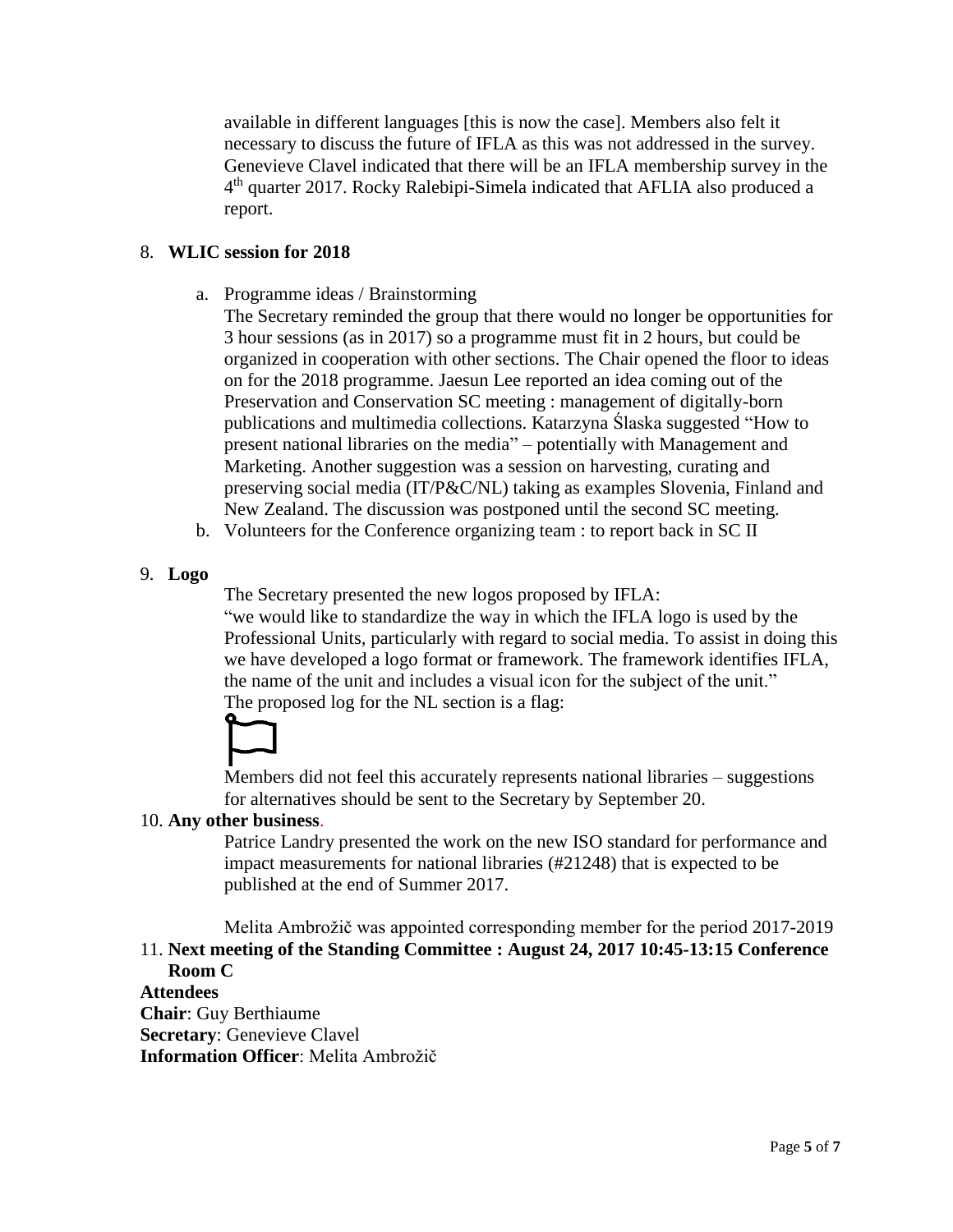#### **Members, current**

Renate Gömpel Aakki Hassan Hans Jansen Katarina Kristofova Angela Maria Monteiro Bettencourt Isabelle Nyffenegger Isemet Ovcina Katarzyna Ślaska Mark Sweeney Rocky Ralebipi -Simela Katharina Berberweil Winston Roberts

#### **Incoming SC members attending**

Jaesun Lee Liisa Savolainen Stuart Hamilton Lars Ilshammar Elsa Barber Kristel Veimann

#### **Observers**

Bill M a c naught Patrice Landry Francesco Manganiello Mireille Laforce Antenie Carstens Puleng Kekana Sonto Moleme Andrey Zaytsev Anastasia Drozdova Lahlou Abdelati Sohair Wastawy Andrew Finegan Solji Jeon Suyoung Kwa k Tanja de Boer Ted Westervelt Claudia Serbanuta Dimakatso Methula Cecilia Ericson Liudmila Zaytseva

#### **Apologies**

Roger Jøsevold